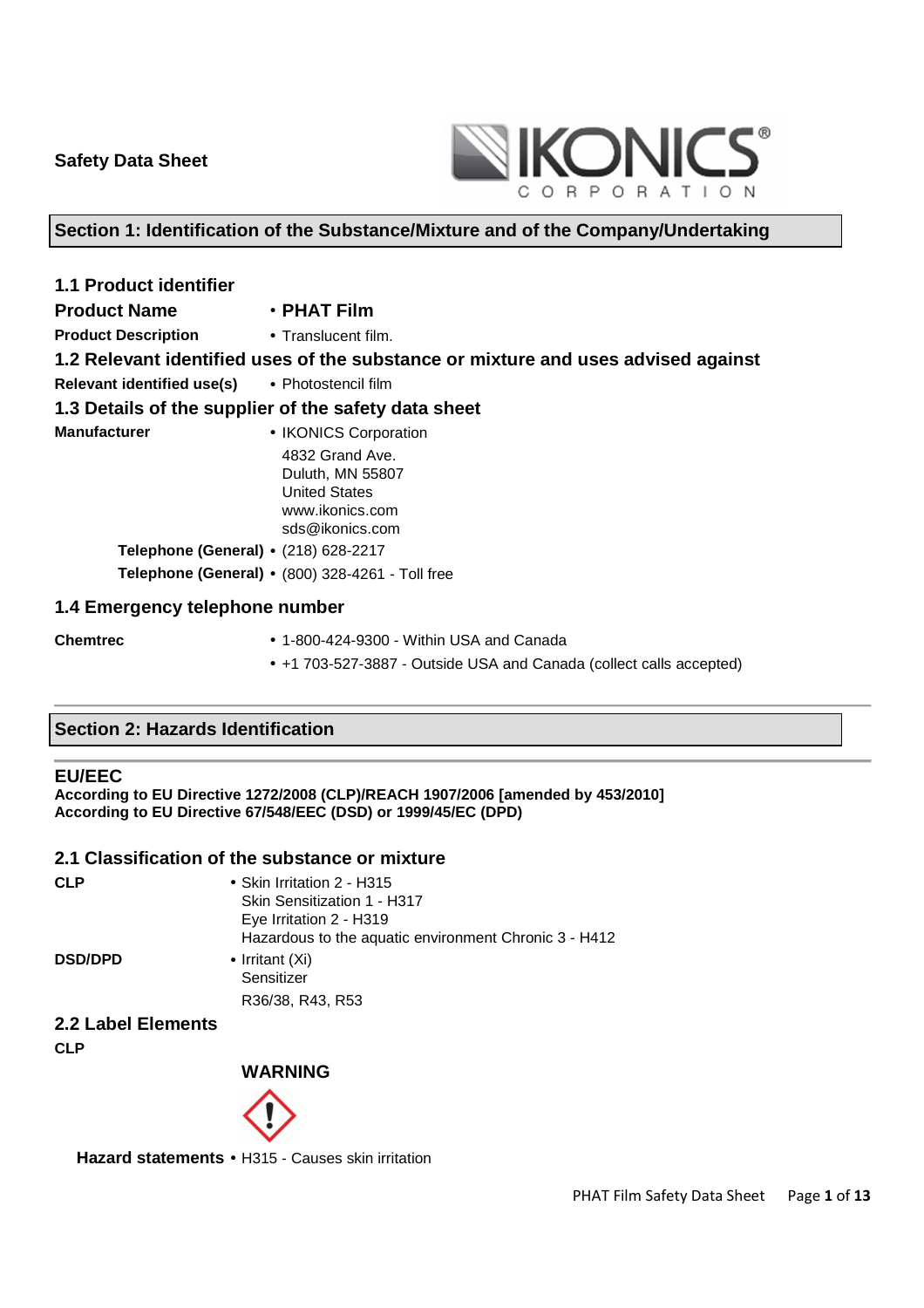- H317 May cause an allergic skin reaction
- H319 Causes serious eye irritation
- H412 Harmful to aquatic life with long lasting effects

# **Precautionary**

# **statements**

- **Prevention** P261 Avoid breathing dust, fume, gas, mist, vapors and/or spray. P264 - Wash thoroughly after handling.
	- P272 Contaminated work clothing should not be allowed out of the workplace.
	- P273 Avoid release to the environment.
	- P280 Wear protective gloves/protective clothing/eye protection/face protection.
- **Response** P302+P352 IF ON SKIN: Wash with plenty of soap and water. P333+P313 - If skin irritation or rash occurs: Get medical advice/attention. P305+P351+P338 - IF IN EYES: Rinse cautiously with water for several minutes. Remove contact lenses, if present and easy to do. Continue rinsing. P337+P313 - If eye irritation persists: Get medical advice/attention. P321 - Specific treatment, see supplemental first aid information. P362 - Take off contaminated clothing and wash before reuse.
- **Storage/Disposal** P501 Dispose of content and/or container in accordance with local, regional, national, and/or international regulations.

### **DSD/DPD**



|                   | Risk phrases • R36/38 - Irritating to eyes and skin.                                                   |
|-------------------|--------------------------------------------------------------------------------------------------------|
|                   | R43 - May cause sensitization by skin contact.                                                         |
|                   | R53 - May cause long-term adverse effects in the aquatic environment.                                  |
|                   | <b>Safety phrases • S24 - Avoid contact with skin.</b>                                                 |
|                   | S26 - In case of contact with eyes, rinse immediately with plenty of water and seek<br>medical advice. |
|                   | S37 - Wear suitable gloves.                                                                            |
|                   | S45 - In case of accident or if you feel unwell, seek medical advice immediately (show                 |
|                   | the label where possible).                                                                             |
| 2.3 Other Hazards |                                                                                                        |
| <b>CLP</b>        | • No data available                                                                                    |
| <b>DSD/DPD</b>    | • No data available                                                                                    |

### **UN GHS**

**According to Third Revised Edition**

### **2.1 Classification of the substance or mixture**

**UN GHS** • Skin Irritation 2 - H315 Skin Sensitization 1 - H317 Eye Irritation 2 - H319 Hazardous to the aquatic environment Chronic 3 - H412

# **2.2 Label elements**

**UN GHS** 

### **WARNING**



**Hazard statements** • H315 - Causes skin irritation

- H317 May cause an allergic skin reaction
- H319 Causes serious eye irritation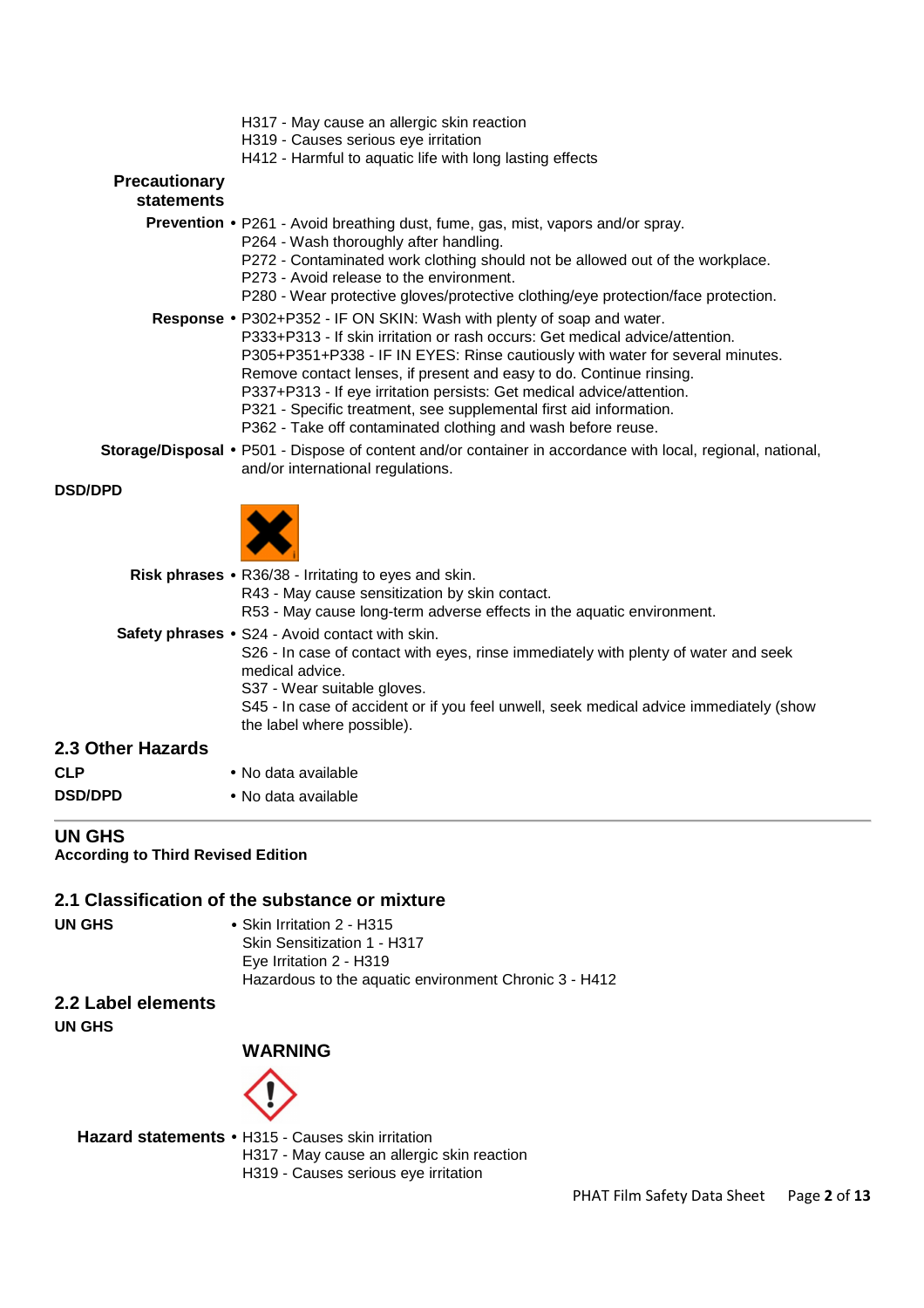|                                           | H412 - Harmful to aquatic life with long lasting effects                                                                                                                                                                                                                                                                                                                                                                                                                                                                      |
|-------------------------------------------|-------------------------------------------------------------------------------------------------------------------------------------------------------------------------------------------------------------------------------------------------------------------------------------------------------------------------------------------------------------------------------------------------------------------------------------------------------------------------------------------------------------------------------|
| <b>Precautionary</b><br><b>statements</b> |                                                                                                                                                                                                                                                                                                                                                                                                                                                                                                                               |
|                                           | <b>Prevention •</b> P261 - Avoid breathing dust, fume, gas, mist, vapors and/or spray.<br>P264 - Wash thoroughly after handling.<br>P272 - Contaminated work clothing should not be allowed out of the workplace.<br>P273 - Avoid release to the environment.<br>P280 - Wear protective gloves/protective clothing/eye protection/face protection.                                                                                                                                                                            |
|                                           | Response • P302+P352 - IF ON SKIN: Wash with plenty of soap and water.<br>P333+P313 - If skin irritation or rash occurs: Get medical advice/attention.<br>P305+P351+P338 - IF IN EYES: Rinse cautiously with water for several minutes.<br>Remove contact lenses, if present and easy to do. Continue rinsing.<br>P337+P313 - If eye irritation persists: Get medical advice/attention.<br>P321 - Specific treatment, see supplemental first aid information.<br>P362 - Take off contaminated clothing and wash before reuse. |
|                                           | Storage/Disposal • P501 - Dispose of content and/or container in accordance with local, regional, national,<br>and/or international regulations.                                                                                                                                                                                                                                                                                                                                                                              |
| 2.3 Other hazards                         |                                                                                                                                                                                                                                                                                                                                                                                                                                                                                                                               |
| <b>UN GHS</b>                             | • No data available                                                                                                                                                                                                                                                                                                                                                                                                                                                                                                           |

**United States (US) According to OSHA 29 CFR 1910.1200 HCS**

### **2.1 Classification of the substance or mixture**

| <b>OSHA HCS 2012</b> | • Skin Irritation 2 - H315  |
|----------------------|-----------------------------|
|                      | Skin Sensitization 1 - H317 |
|                      | Eye Irritation 2 - H319     |

### **2.2 Label elements**

**OSHA HCS 2012** 

### **WARNING**



|                      | Hazard statements . Causes skin irritation - H315                                                                                                    |
|----------------------|------------------------------------------------------------------------------------------------------------------------------------------------------|
|                      | May cause an allergic skin reaction - H317                                                                                                           |
|                      | Causes serious eye irritation - H319                                                                                                                 |
| <b>Precautionary</b> |                                                                                                                                                      |
| statements           |                                                                                                                                                      |
|                      | <b>Prevention •</b> Avoid breathing dust/fume/gas/mist/vapors/spray. - P261                                                                          |
|                      | Wash thoroughly after handling. - P264                                                                                                               |
|                      | Contaminated work clothing should not be allowed out of the workplace. - P272<br>Avoid release to the environment. - P273                            |
|                      | Wear protective gloves/protective clothing/eye protection/face protection. - P280                                                                    |
|                      | <b>Response •</b> IF ON SKIN: Wash with plenty of soap and water. - P302+P352                                                                        |
|                      | If skin irritation or rash occurs: Get medical advice/attention. - P333+P313                                                                         |
|                      | IF IN EYES: Rinse cautiously with water for several minutes. Remove contact lenses, if<br>present and easy to do. Continue rinsing. - P305+P351+P338 |
|                      | If eye irritation persists: Get medical advice/attention. - P337+P313                                                                                |
|                      | Specific treatment, see supplemental first aid information. - P321                                                                                   |
|                      | Take off contaminated clothing and wash before reuse. - P362                                                                                         |
|                      | Storage/Disposal • Dispose of content and/or container in accordance with local, regional, national, and/or<br>international regulations. - P501     |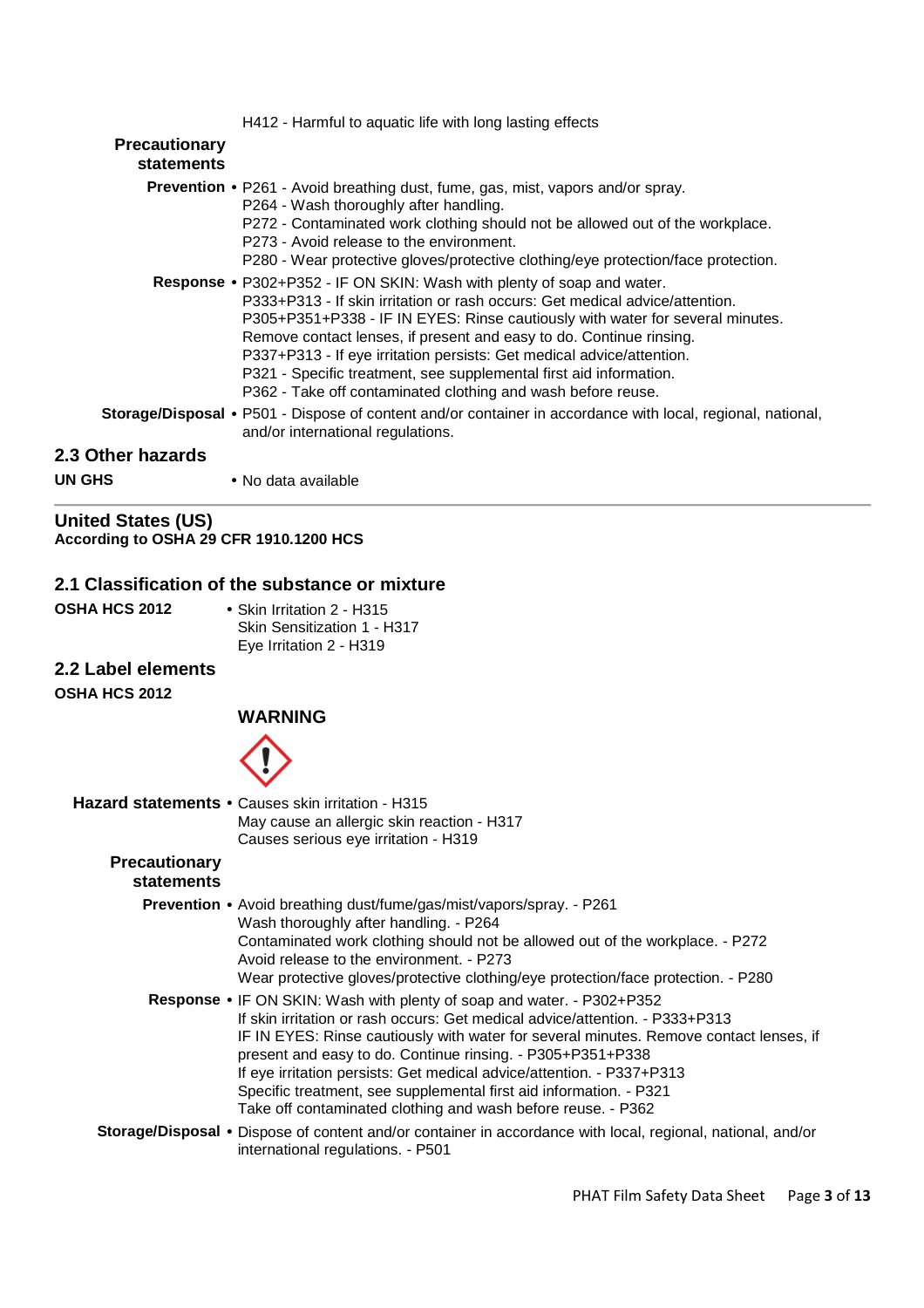### **2.3 Other hazards**

**OSHA HCS 2012** • No data available

#### **Canada According to WHMIS**

# **2.1 Classification of the substance or mixture**

**2.2 Label elements WHMIS** 





• Other Toxic Effects - D2B

# **2.3 Other hazards**

**WHMIS** • No data available

### **2.4 Other information**

**NFPA**



#### **Key to abbreviations**

= See Section 16 for full text of R and S phrases.

See Section 12 for Ecological Information.

# **Section 3 - Composition/Information on Ingredients**

## **3.1 Substances**

### **3.2 Mixtures**

| <b>Hazardous Components</b>          |                                               |              |                  |                                                                                                                                 |                 |
|--------------------------------------|-----------------------------------------------|--------------|------------------|---------------------------------------------------------------------------------------------------------------------------------|-----------------|
| <b>Chemical Name</b>                 | <b>Identifiers</b>                            | $%$ (weight) | <b>LD50/LC50</b> | <b>Classifications According to</b><br><b>Regulation/Directive</b>                                                              | <b>Comments</b> |
| aromatic urethane acrylate           |                                               | 5% TO<br>11% |                  | WHMIS: Comb. Lig. - B3<br>UN GHS: Eye Irrit. 2B; Skin Irrit. 3<br>EU DSD/DPD:<br>EU CLP:<br><b>OSHA HCS 2012:</b>               |                 |
| Acrylic oligomer                     |                                               | 4% TO<br>10% |                  | <b>WHMIS:</b><br><b>UN GHS:</b> Skin Irrit. 2; Eye Irrit. 2;<br>Skin Sens, 1<br>EU DSD/DPD:<br>EU CLP:<br><b>OSHA HCS 2012:</b> |                 |
| Polyglycol diacrylate                | CAS:26570-<br>$48 - 9$                        | 4% TO<br>10% |                  | <b>WHMIS:</b><br><b>UN GHS:</b> Skin Irrit. 2; Eye Irrit. 2;<br>Skin Sens, 1<br>EU DSD/DPD:<br>EU CLP:<br><b>OSHA HCS 2012:</b> |                 |
| 1-hydroxycyclohexyl phenyl<br>ketone | CAS: 947-19-3<br>EC.<br>Number: 213-<br>426-9 | 1% TO<br>3%  |                  | <b>WHMIS:</b><br>UN GHS: Acute Tox. 5; Eye Irrit. 2A;<br>Skin Irrit. 2<br><b>EU DSD/DPD: R36/37/38</b>                          |                 |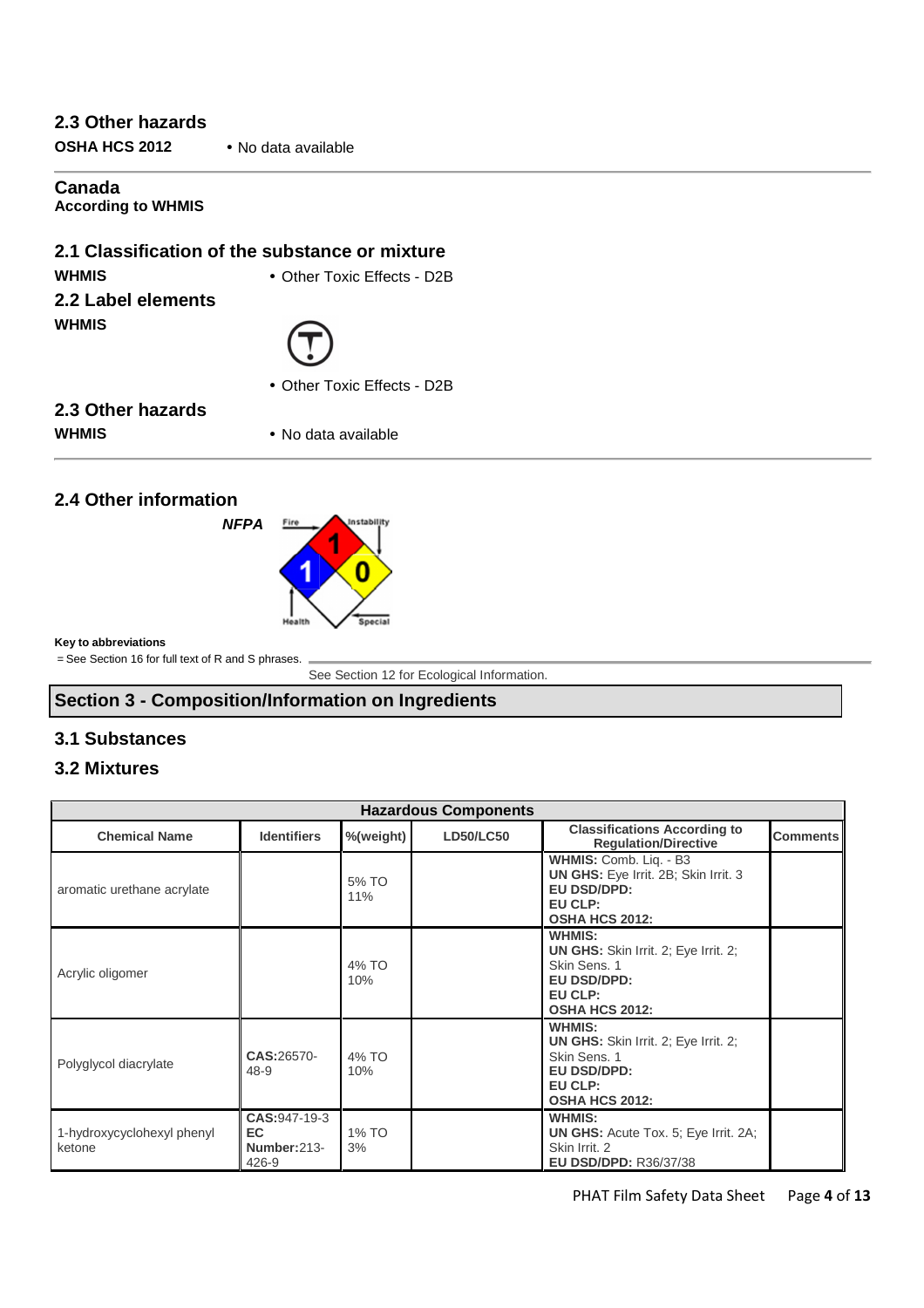|                                                      | <b>EINECS:213-</b><br>$426 - 9$                                                             |             |                                                                                     | EU CLP: Eye Irrit. 2; Skin Irrit. 2<br><b>OSHA HCS 2012:</b>                                                                                                                                                                                                                                                                                                                        |  |
|------------------------------------------------------|---------------------------------------------------------------------------------------------|-------------|-------------------------------------------------------------------------------------|-------------------------------------------------------------------------------------------------------------------------------------------------------------------------------------------------------------------------------------------------------------------------------------------------------------------------------------------------------------------------------------|--|
| Acrylic acid,<br>propylenebis(oxypropylene)<br>ester | CAS: 42978-<br>66-5<br>EC.<br>Number: 256-<br>$032 - 2$<br><b>EINECS: 256-</b><br>$032 - 2$ | 1% TO<br>3% | Ingestion/Oral-Rat<br>$LD50 \cdot 6200$<br>mg/kg<br>Skin-Rabbit LD50 .<br>$>2$ g/kg | <b>WHMIS:</b><br><b>UN GHS:</b> Aquatic Chronic 2; Eye<br>Irrit. 2A: Skin Irrit. 2: Skin Sens. 1:<br>STOT SE 3: Resp. Irrit.<br>EU DSD/DPD: Environment(N);<br>Irritant(Xi); R36/37/38; R43; R51;<br><b>R53</b><br><b>EU CLP:</b> Annex VI: Eye Irrit. 2;<br>STOT SE 3; Skin Irrit. 2; Skin Sens.<br>1: Aquatic Chronic 2: H319: H335:<br>H315; H317; H411<br><b>OSHA HCS 2012:</b> |  |
| Benzophenone                                         | CAS: 119-61-9<br><b>EINECS: 204-</b><br>$337-6$                                             | 1% TO<br>3% | Ingestion/Oral-Rat<br>$LD50 \cdot > 10$ g/kg<br>Skin-Rabbit LD50 .<br>3535 mg/kg    | <b>WHMIS: Other Toxic Effects - D2B</b><br><b>UN GHS: Aquatic Acute 1: Aquatic</b><br>Chronic 1; Eye Irrit. 2A; Skin Irrit. 3<br><b>EU DSD/DPD: R36/38; R50/53</b><br><b>EU CLP:</b> Aquatic Acute 1: Aquatic<br>Chronic 1; Eye Irrit. 2; Skin Irrit. 2<br><b>OSHA HCS 2012:</b>                                                                                                    |  |

#### **Key to abbreviations**

= See Section 16 for full text of R phrases

See Section 11 for Toxicological Information.

## **Section 4 - First Aid Measures**

# **4.1 Description of first aid measures**

| <b>Inhalation</b> | • IF INHALED: If breathing is difficult, remove victim to fresh air and keep at rest in a position<br>comfortable for breathing. If not breathing, give artificial respiration and call 911 or emergency<br>medical service. |
|-------------------|------------------------------------------------------------------------------------------------------------------------------------------------------------------------------------------------------------------------------|
| <b>Skin</b>       | • IF ON SKIN: Wash with plenty of soap and water. If skin irritation occurs: Get medical<br>advice/attention. Take off contaminated clothing and wash before reuse.                                                          |
| Eye               | • IF IN EYES: Rinse cautiously with water for several minutes. Remove contact lenses, if present<br>and easy to do. Continue rinsing. If eye irritation persists: Get medical advice/attention.                              |
| Ingestion         | • If swallowed, do NOT induce vomiting unless directed to do so by medical personnel. Rinse<br>mouth. Never give anything by mouth to an unconscious person.                                                                 |
|                   | 4.2 Most important symptoms and effects, both acute and delayed                                                                                                                                                              |
|                   | • No data available                                                                                                                                                                                                          |

# **4.3 Indication of any immediate medical attention and special treatment needed**

### **Section 5 - Firefighting Measures**

### **5.1 Extinguishing media**

| <b>Suitable Extinguishing</b><br>Media   | • SMALL FIRES: Dry chemical, CO2, water spray or regular foam.<br>LARGE FIRE: Water spray, fog or regular foam.                                                                                                                                                                                   |
|------------------------------------------|---------------------------------------------------------------------------------------------------------------------------------------------------------------------------------------------------------------------------------------------------------------------------------------------------|
| Unsuitable<br><b>Extinguishing Media</b> | • No data available                                                                                                                                                                                                                                                                               |
|                                          | Firefighting Procedures • LARGE FIRES: Use extinguishing agent suitable for type of surrounding fire.<br>Fire fighters should wear complete protective clothing including self-contained breathing<br>apparatus.<br>Keep unauthorized personnel away.<br>Ventilate closed spaces before entering. |
|                                          | 5.2 Special hazards arising from the substance or mixture                                                                                                                                                                                                                                         |

#### **Unusual Fire and Explosion Hazards**  • Some of these materials may burn, but none ignite readily.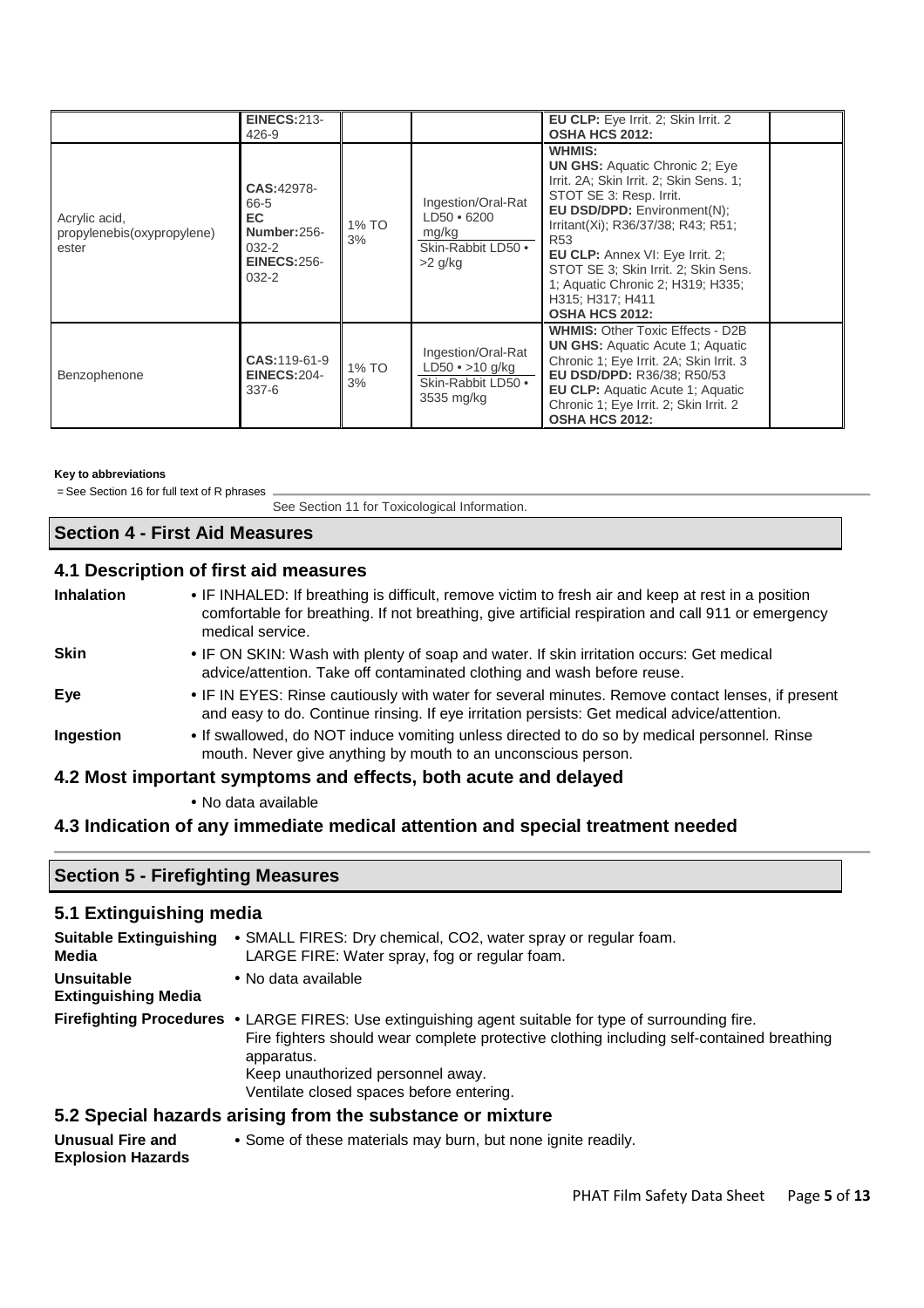Hazardous Combustion • Products of combustion include: carbon oxides (COx), nitrogen oxides (NOx), sulfur **Products**  oxides (SOx).

### **5.3 Advice for firefighters**

• Structural firefighters' protective clothing provides limited protection in fire situations ONLY; it is not effective in spill situations where direct contact with the substance is possible.

Wear chemical protective clothing that is specifically recommended by the manufacturer. It may provide little or no thermal protection.

Wear positive pressure self-contained breathing apparatus (SCBA).

### **Section 6 - Accidental Release Measures**

#### **6.1 Personal precautions, protective equipment and emergency procedures**

- **Personal Precautions •** No special precautions expected to be necessary if material is used under ordinary conditions and as recommended.
- **Emergency Procedures**  No emergency procedures are expected to be necessary if material is used under ordinary conditions as recommended.

#### **6.2 Environmental precautions**

• LARGE SPILLS: Prevent entry into waterways, sewers, basements or confined areas.

### **6.3 Methods and material for containment and cleaning up**

**Containment/Clean-up Measures**  • No special precautions or procedures are necessary.

### **6.4 Reference to other sections**

• Refer to Section 8 - Exposure Controls/Personal Protection and Section 13 - Disposal Considerations.

### **Section 7 - Handling and Storage**

#### **7.1 Precautions for safe handling**

**Handling** • Handle and store under yellow lights to prevent exposure to UV radiation. Use good safety and industrial hygiene practices.

### **7.2 Conditions for safe storage, including any incompatibilities**

**Materials** 

- **Storage Store in a cool, dry place.**
- **Special Packaging**  • Package in opaque containers and/or use additional light-blocking materials.

### **7.3 Specific end use(s)**

• Refer to Section 1.2 - Relevant identified uses.

### **Section 8 - Exposure Controls/Personal Protection**

### **8.1 Control parameters**

#### **Exposure Control Notations**

**Germany DFG** •Acrylic acid, propylenebis(oxypropylene) ester (42978-66-5): **Sensitizers:** (skin sensitizer)

### **8.2 Exposure controls**

- 
- **Engineering Measures/Controls**  Local exhaust is recommended but not required. Provide adequate ventilation as necessary.

#### **Personal Protective Equipment**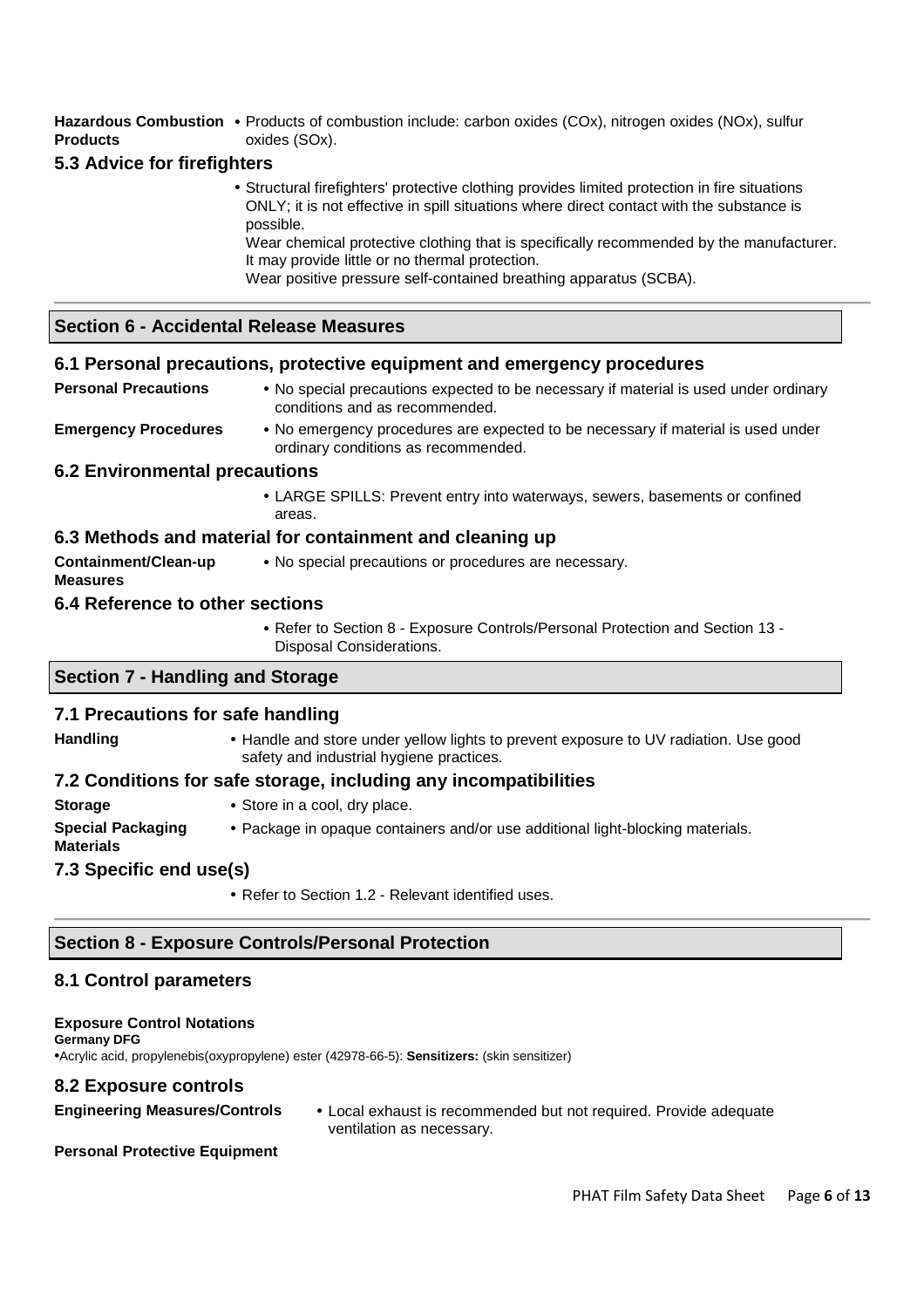**Pictograms** •

**General Industrial Hygiene Considerations** 

**Environmental Exposure Controls** • No data available

- **Respiratory**  Do not breathe vapors or mists. In case of insufficient ventilation, wear suitable respiratory equipment.
- **Eye/Face**  Wear protective eyewear (goggles, face shield, or safety glasses).
- **Hands**  Wear protective gloves rubber or neoprene.
- **Skin/Body** Wear protective clothing apron or other impervious body coverings.
	- Handle in accordance with good industrial hygiene and safety practice.

# **Section 9 - Physical and Chemical Properties**

## **9.1 Information on Physical and Chemical Properties**

| <b>Material Description</b>           |                   |                                     |                   |
|---------------------------------------|-------------------|-------------------------------------|-------------------|
| <b>Physical Form</b>                  | Solid             | Appearance/Description              | Translucent film. |
| Color                                 | White             | Odor                                | Not relevant      |
| Taste                                 | Not relevant      | Odor Threshold                      | Not relevant      |
| Physical and Chemical Properties      | Not relevant      |                                     |                   |
| <b>General Properties</b>             |                   |                                     |                   |
| <b>Boiling Point</b>                  | Not relevant      | <b>Melting Point</b>                | No data available |
| Decomposition Temperature             | Not relevant      | pH                                  | Not relevant      |
| Specific Gravity/Relative Density     | Not relevant      | Density                             | No data available |
| <b>Water Solubility</b>               | Soluble           | Viscosity                           | Not relevant      |
| <b>Explosive Properties</b>           | Not relevant      | <b>Oxidizing Properties:</b>        | Not relevant      |
| <b>Volatility</b>                     |                   |                                     |                   |
| Vapor Pressure                        | Not relevant      | Vapor Density                       | Not relevant      |
| <b>Evaporation Rate</b>               | Not relevant      |                                     |                   |
| <b>Flammability</b>                   |                   |                                     |                   |
| Flash Point                           | Not relevant      | UEL                                 | Not relevant      |
| <b>EL</b>                             | Not relevant      | Autoignition                        | Not relevant      |
| Flammability (solid, gas)             | Not relevant      |                                     |                   |
| <b>Environmental</b>                  |                   |                                     |                   |
| Half-Life                             | No data available | Octanol/Water Partition coefficient | No data available |
| <b>Bioaccumulation Factor</b>         | No data available | <b>Bioconcentration Factor</b>      | No data available |
| Biochemical Oxygen Demand<br>BOD/BOD5 | No data available | Chemical Oxygen Demand              | No data available |
| Persistence                           | No data available | Degradation                         | No data available |

# **9.2 Other Information**

### • No data available

## **Section 10: Stability and Reactivity**

## **10.1 Reactivity**

• No dangerous reaction known under conditions of normal use.

### **10.2 Chemical stability**

• UV reactive.

### **10.3 Possibility of hazardous reactions**

• Hazardous polymerization will not occur.

### **10.4 Conditions to avoid**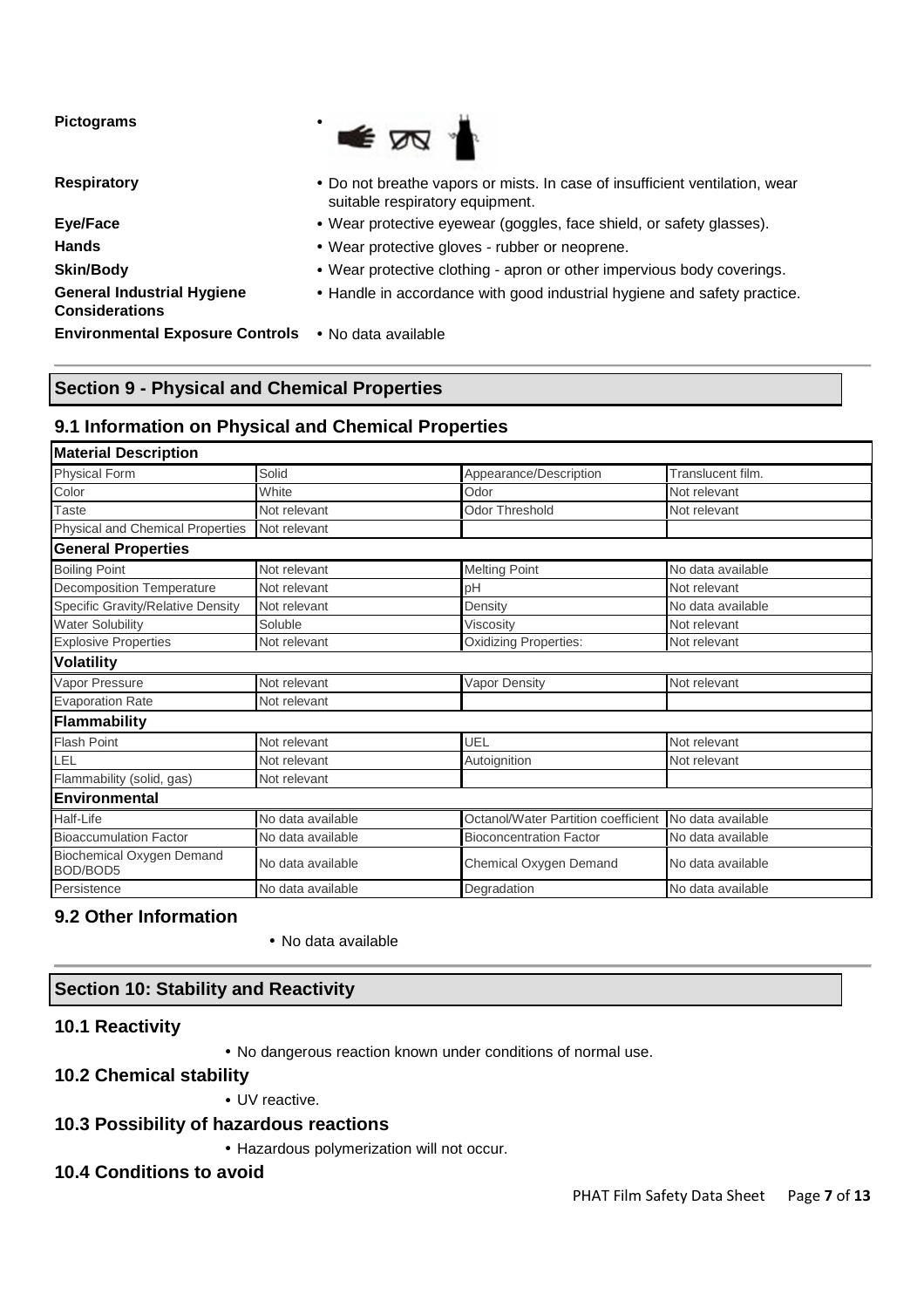• Excess heat. Strong light.

# **10.5 Incompatible materials**

• No data available

### **10.6 Hazardous decomposition products**

• Hazardous decomposition products formed under fire conditions - carbon oxides, nitrogen oxides, sulfur oxides.

# **Section 11 - Toxicological Information**

### **11.1 Information on toxicological effects**

| <b>Component Name</b>                                                      | <b>CAS</b>                                                                                                                | Data                                                                                                   |  |  |  |
|----------------------------------------------------------------------------|---------------------------------------------------------------------------------------------------------------------------|--------------------------------------------------------------------------------------------------------|--|--|--|
| Acrylic acid,<br>propylenebis(oxypropylene) ester (1% 42978-66-5<br>TO 3%) | Acute Toxicity: orl-rat LD50:6200 mg/kg; skn-rbt LD50:>2 gm/kg;<br>Irritation: eye-rbt 100 uL/24H SEV; skn-rbt 500 mg MOD |                                                                                                        |  |  |  |
| Benzophenone (1% TO 3%)                                                    | Acute Toxicity: orl-rat LD50:>10 gm/kg; Skin-Rabbit LD50 . 3535 mg/kg<br>119-61-9                                         |                                                                                                        |  |  |  |
| <b>GHS Properties</b>                                                      | Classification                                                                                                            |                                                                                                        |  |  |  |
| Acute toxicity                                                             | <b>EU/CLP</b><br><b>OSHA HCS 2012•</b><br>UN GHS <sup>.</sup>                                                             |                                                                                                        |  |  |  |
| <b>Aspiration Hazard</b>                                                   | EU/CLP•<br>OSHA HCS 2012∙<br>UN GHS <sup>.</sup>                                                                          |                                                                                                        |  |  |  |
| Carcinogenicity                                                            | <b>EU/CLP</b><br>OSHA HCS 2012 <sup>•</sup><br>UN GHS <sup>.</sup>                                                        |                                                                                                        |  |  |  |
| Germ Cell Mutagenicity                                                     | <b>EU/CLP</b><br><b>OSHA HCS 2012•</b><br>UN GHS <sup>.</sup>                                                             |                                                                                                        |  |  |  |
| Skin corrosion/Irritation                                                  |                                                                                                                           | <b>EU/CLP</b> •Skin Irritation 2<br>OSHA HCS 2012•Skin Irritation 2<br><b>UN GHS</b> Skin Irritation 2 |  |  |  |
| Skin sensitization                                                         | <b>EU/CLP</b> •Skin Sensitizer 1<br>OSHA HCS 2012•Skin Sensitizer 1<br><b>UN GHS</b> <sup>•</sup> Skin Sensitizer 1       |                                                                                                        |  |  |  |
| STOT-RE                                                                    | <b>EU/CLP•</b><br>OSHA HCS 2012 <sup>•</sup><br>UN GHS <sup>.</sup>                                                       |                                                                                                        |  |  |  |
| STOT-SE                                                                    | <b>EU/CLP</b><br><b>OSHA HCS 2012</b><br>UN GHS <sup>.</sup>                                                              |                                                                                                        |  |  |  |
| <b>Toxicity for Reproduction</b>                                           | EU/CLP•<br><b>OSHA HCS 2012</b><br>UN GHS <sup>.</sup>                                                                    |                                                                                                        |  |  |  |
| Respiratory sensitization                                                  | EU/CLP•<br><b>OSHA HCS 2012•</b><br><b>UN GHS•</b>                                                                        |                                                                                                        |  |  |  |
| Serious eye damage/Irritation                                              | EU/CLP.Eye Irritation 2<br>OSHA HCS 2012. Eye Irritation 2<br><b>UN GHS</b> <sup>•</sup> Eye Irritation 2                 |                                                                                                        |  |  |  |

**Route(s) of entry/exposure** • Skin, Eye **Potential Health Effects Inhalation**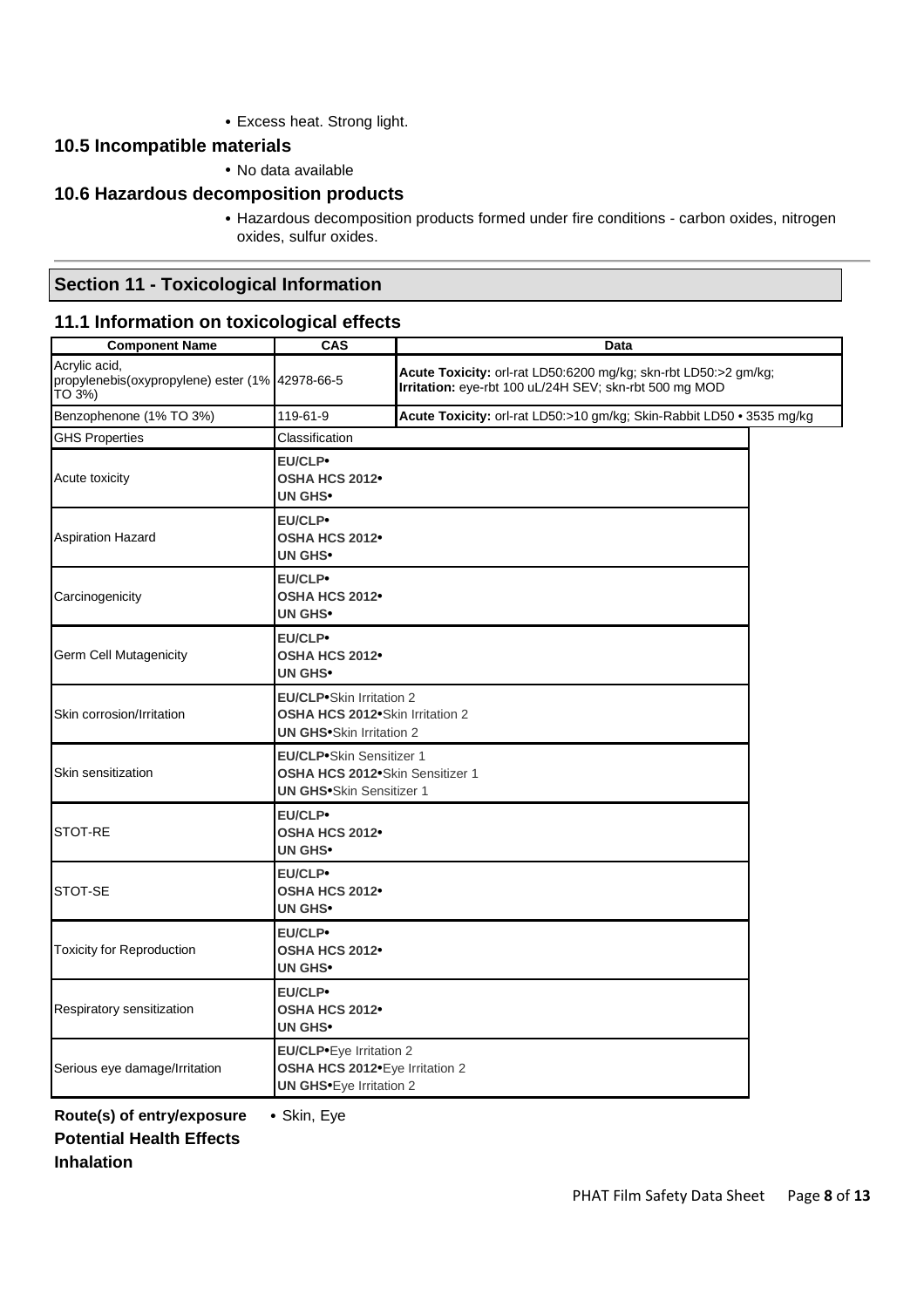| <b>Acute (Immediate)</b> | • May cause irritation.                                        |
|--------------------------|----------------------------------------------------------------|
| <b>Chronic (Delayed)</b> | • Repeated and prolonged exposure may cause irritation.        |
| <b>Skin</b>              |                                                                |
| Acute (Immediate)        | • Causes skin irritation. May cause an allergic skin reaction. |
| <b>Chronic (Delayed)</b> | • Repeated and prolonged exposure may cause sensitization.     |
| Eye                      |                                                                |
| Acute (Immediate)        | • Causes eye irritation.                                       |
| <b>Chronic (Delayed)</b> | • Repeated and prolonged exposure may cause irritation.        |
| Ingestion                |                                                                |
| Acute (Immediate)        | • May cause irritation.                                        |
| <b>Chronic (Delayed)</b> | • No specific information available.                           |

| <b>Carcinogenic Effects</b> |          |                              |                             |  |  |  |
|-----------------------------|----------|------------------------------|-----------------------------|--|--|--|
| CAS<br>IARC<br><b>NTP</b>   |          |                              |                             |  |  |  |
| Benzophenone                | 119-61-9 | Group 2B-Possible Carcinogen | Evidence of Carcinogenicity |  |  |  |

# **Section 12 - Ecological Information**

# **12.1 Toxicity**

| Component               | CAS      | Data                                                                                            | Comments |
|-------------------------|----------|-------------------------------------------------------------------------------------------------|----------|
| Benzophenone (1% TO 3%) | 119-61-9 | Crustacea: 24 Hour(s) EC50 Crustacea .28 mg/L;<br><b>Fish:</b> $96$ Hour(s) LC50 Fish 14.2 mg/L |          |

### **12.2 Persistence and degradability**

• No data available

### **12.3 Bioaccumulative potential**

• No data available

# **12.4 Mobility in Soil**

• No data available

## **12.5 Results of PBT and vPvB assessment**

• No data available

### **12.6 Other adverse effects**

| <b>Potential Environmental</b> | • May cause long lasting harmful effects to aquatic life. |
|--------------------------------|-----------------------------------------------------------|
| <b>Effects</b>                 |                                                           |

# **Section 13 - Disposal Considerations**

## **13.1 Waste treatment methods**

| <b>Product waste</b>          | • Dispose of content in accordance with local, regional, national, and/or international<br>regulations.   |
|-------------------------------|-----------------------------------------------------------------------------------------------------------|
| Packaging waste               | • Dispose of container in accordance with local, regional, national, and/or international<br>regulations. |
| <b>13.2 Other Information</b> |                                                                                                           |
|                               | • Avoid release to the environment. Dispose of wastes in an approved waste disposal<br>facility.          |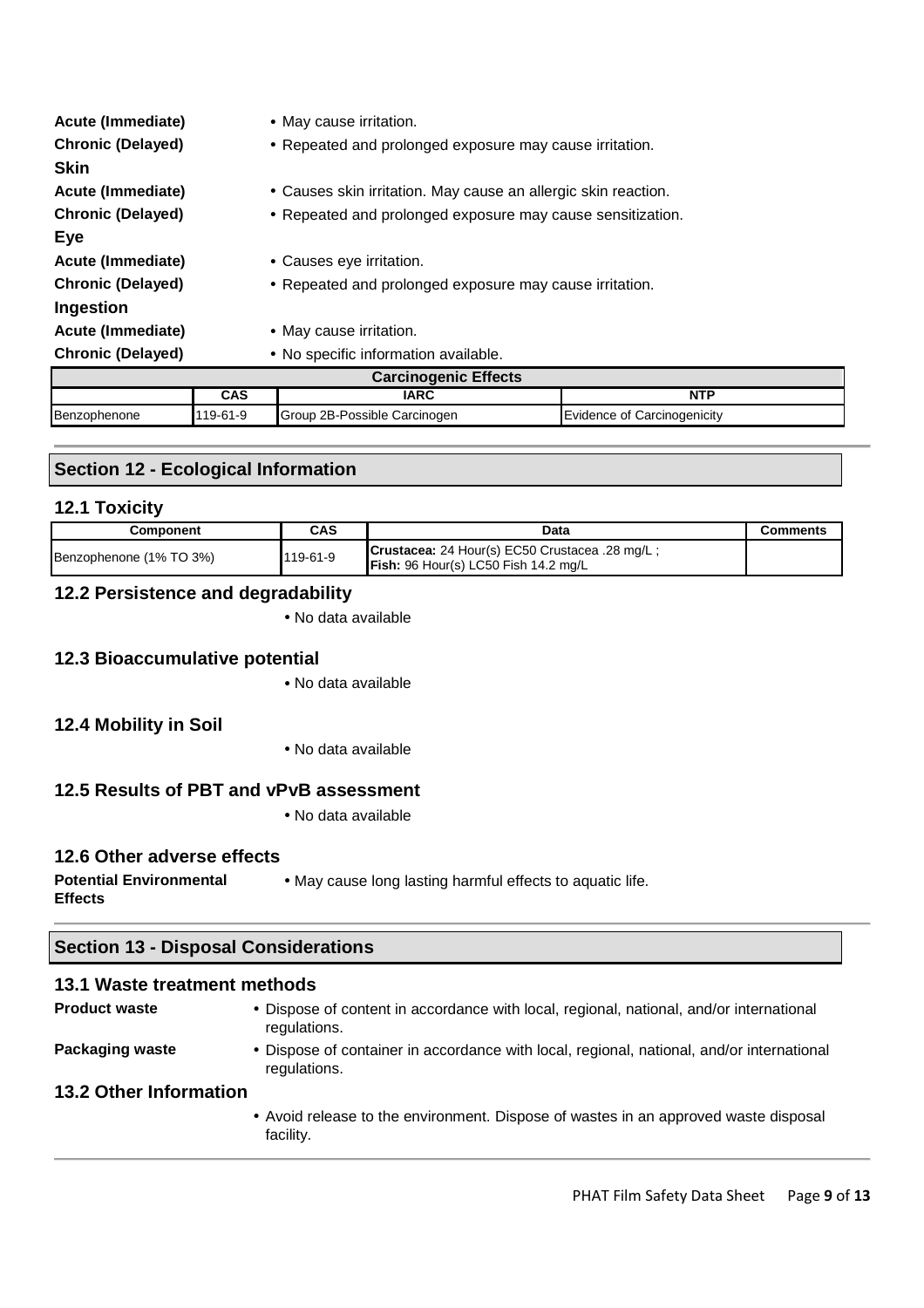### **Section 14 - Transport Information**

|                  | <b>14.1 UN</b><br>number | 14.2 UN proper<br>shipping name | 14.3 Transport hazard<br>class(es) | 14.4 Packing<br>group | <b>14.5 Environmental</b><br>hazards |
|------------------|--------------------------|---------------------------------|------------------------------------|-----------------------|--------------------------------------|
| <b>DOT</b>       | <b>NDA</b>               | <b>NDA</b>                      | <b>NDA</b>                         | <b>NDA</b>            | <b>NDA</b>                           |
| <b>IMO/IMDG</b>  | <b>NDA</b>               | <b>NDA</b>                      | <b>NDA</b>                         | <b>NDA</b>            | <b>NDA</b>                           |
| <b>IATA/ICAO</b> | <b>NDA</b>               | <b>NDA</b>                      | <b>NDA</b>                         | <b>NDA</b>            | <b>NDA</b>                           |

**14.6 Special precautions for user** • No special precautions.

**14.7 Transport in bulk according to Annex II of MARPOL 73/78 and the IBC Code** 

• Not relevant.

**14.8 Other information** 

- **DOT** Not regulated.
- **IMO/IMDG** Not regulated.
- **IATA/ICAO** Not regulated.

### **Section 15 - Regulatory Information**

### **15.1 Safety, health and environmental regulations/legislation specific for the substance or mixture**

**SARA Hazard Classifications** • Acute

|                                                      |                |     |                       |                   | <b>Inventory</b>          |       |     |                          |           |                   |  |
|------------------------------------------------------|----------------|-----|-----------------------|-------------------|---------------------------|-------|-----|--------------------------|-----------|-------------------|--|
| <b>Component</b>                                     | <b>CAS</b>     |     | <b>Australia AICS</b> | <b>Canada DSL</b> |                           | China |     | <b>EU EINECS</b>         |           | <b>Japan ENCS</b> |  |
| aromatic urethane acrylate                           | <b>NDA</b>     | No  |                       | No                |                           | No    |     | No                       |           | No                |  |
| Acrylic oligomer                                     | <b>NDA</b>     | No  |                       | No                |                           | No    |     | No                       |           | <b>No</b>         |  |
| Polyglycol diacrylate                                | 26570-48-<br>9 | Yes |                       | Yes               |                           | Yes   |     | No                       |           | Yes               |  |
| 1-hydroxycyclohexyl phenyl<br>ketone                 | 947-19-3       | Yes |                       | Yes               |                           | Yes   |     | Yes                      |           | Yes               |  |
| Acrylic acid,<br>propylenebis(oxypropylene)<br>ester | 42978-66-      | Yes |                       | Yes               | Yes                       |       | Yes |                          |           | Yes               |  |
| Benzophenone                                         | 119-61-9       | Yes |                       | Yes               |                           | Yes   |     | Yes                      |           | Yes               |  |
|                                                      |                |     |                       |                   | <b>Inventory (Con't.)</b> |       |     |                          |           |                   |  |
| <b>Component</b>                                     | CAS            |     | <b>Korea KECL</b>     |                   | <b>New Zealand</b>        |       |     | <b>Philippines PICCS</b> |           | <b>TSCA</b>       |  |
| aromatic urethane acrylate                           | <b>NDA</b>     |     | <b>No</b>             |                   | No                        |       | No  |                          | No        |                   |  |
| Acrylic oligomer                                     | NDA            |     | <b>No</b>             |                   | <b>No</b><br>No           |       |     |                          | <b>No</b> |                   |  |
| Polyglycol diacrylate                                | 26570-48-9     |     | Yes                   |                   | Yes                       |       | Yes |                          |           | Yes               |  |
| 1-hydroxycyclohexyl phenyl<br>ketone                 | 947-19-3       |     | Yes                   |                   | Yes                       |       | Yes |                          |           | Yes               |  |
| Acrylic acid,<br>propylenebis(oxypropylene)<br>ester | 42978-66-5     |     | Yes                   |                   | Yes                       |       | Yes |                          | Yes       |                   |  |
| Benzophenone                                         | 119-61-9       |     | Yes                   |                   | Yes                       |       | Yes |                          | Yes       |                   |  |

### **Australia**

#### **Labor**

**Australia - High Volume Industrial Chemicals List**

•Acrylic acid, propylenebis(oxypropylene) ester 42978-66-5 1% TO 3%

•Polyglycol diacrylate 26570-48-9 4% TO 10% Not Listed

•1-hydroxycyclohexyl phenyl ketone 947-19-3 1% TO 3% Not Listed

•Benzophenone 119-61-9 1% TO 3% Not Listed

**Australia - List of Designated Hazardous Substances - Classification**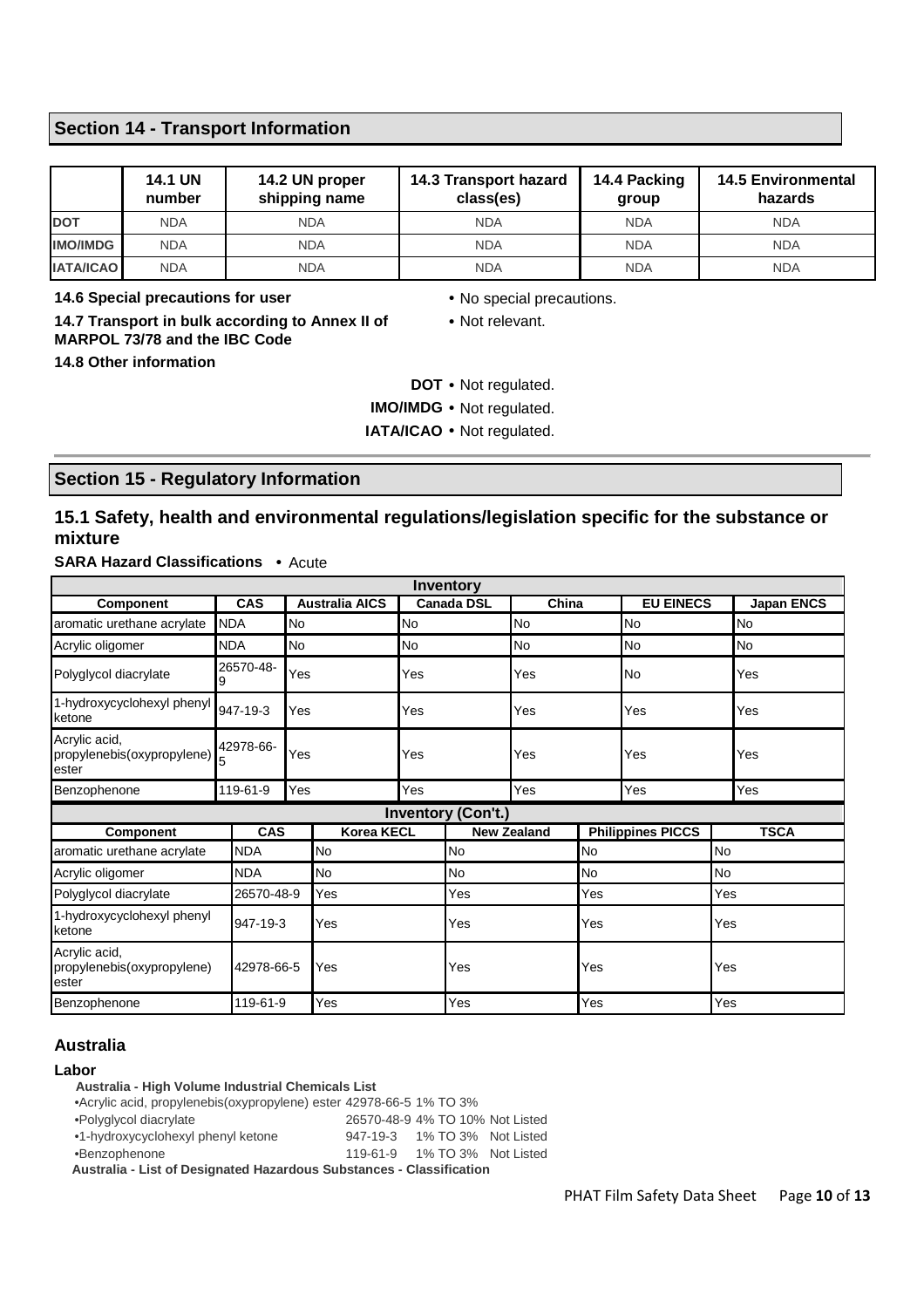| •Acrylic acid, propylenebis(oxypropylene) ester 42978-66-5 1% TO 3% Xi, N R36/37/38, R43, R51, R53 |                                 |  |
|----------------------------------------------------------------------------------------------------|---------------------------------|--|
| •Polyglycol diacrylate                                                                             | 26570-48-9 4% TO 10% Not Listed |  |
| •1-hydroxycyclohexyl phenyl ketone                                                                 | 947-19-3 1% TO 3% Not Listed    |  |
| •Benzophenone                                                                                      | 119-61-9 1% TO 3% Not Listed    |  |

### **Denmark**

#### **Environment**

#### **Denmark - Advisory List for Self-Classification of Dangerous Substances**

| •Acrylic acid, propylenebis(oxypropylene) ester 42978-66-5 1% TO 3% Not Listed |          |                                 |  |
|--------------------------------------------------------------------------------|----------|---------------------------------|--|
| •Polyglycol diacrylate                                                         |          | 26570-48-9 4% TO 10% Not Listed |  |
| •1-hydroxycyclohexyl phenyl ketone                                             | 947-19-3 | 1% TO 3% R52/53                 |  |
| •Benzophenone                                                                  | 119-61-9 | 1% TO 3% Not Listed             |  |

### **Europe**

#### **Other**

| EU - CLP (1272/2008) - Annex VI - Table 3.2 - Classification                                                   |                                 |  |                                      |
|----------------------------------------------------------------------------------------------------------------|---------------------------------|--|--------------------------------------|
| •Acrylic acid, propylenebis(oxypropylene) ester 42978-66-5 1% TO 3% Xi; R36/37/38 R43 N; R51-53                |                                 |  |                                      |
| ·Polyglycol diacrylate                                                                                         | 26570-48-9 4% TO 10% Not Listed |  |                                      |
| •1-hydroxycyclohexyl phenyl ketone 947-19-3 1% TO 3% Not Listed                                                |                                 |  |                                      |
| •Benzophenone                                                                                                  | 119-61-9 1% TO 3% Not Listed    |  |                                      |
| EU - CLP (1272/2008) - Annex VI - Table 3.2 - Concentration Limits                                             |                                 |  |                                      |
| •Acrylic acid, propylenebis(oxypropylene) ester 42978-66-5 1% TO 3% 10% <= C: Xi; R36/37/38                    |                                 |  |                                      |
| •Polyglycol diacrylate                                                                                         | 26570-48-9 4% TO 10% Not Listed |  |                                      |
| •1-hydroxycyclohexyl phenyl ketone 947-19-3 1% TO 3% Not Listed                                                |                                 |  |                                      |
| •Benzophenone                                                                                                  | 119-61-9  1% TO 3%  Not Listed  |  |                                      |
| EU - CLP (1272/2008) - Annex VI - Table 3.2 - Labelling                                                        |                                 |  |                                      |
| •Acrylic acid, propylenebis(oxypropylene) ester 42978-66-5 1% TO 3% Xi N R:36/37/38-43-51/53 S:(2)-24-37-61    |                                 |  |                                      |
| •Polyglycol diacrylate                                                                                         | 26570-48-9 4% TO 10% Not Listed |  |                                      |
| •1-hydroxycyclohexyl phenyl ketone                                                                             | 947-19-3 1% TO 3% Not Listed    |  |                                      |
| •Benzophenone                                                                                                  | 119-61-9 1% TO 3% Not Listed    |  |                                      |
| EU - CLP (1272/2008) - Annex VI - Table 3.2 - Safety Phrases                                                   |                                 |  |                                      |
| •Acrylic acid, propylenebis(oxypropylene) ester 42978-66-5 1% TO 3% S:(2)-24-37-61                             |                                 |  |                                      |
| •Polyglycol diacrylate                                                                                         | 26570-48-9 4% TO 10% Not Listed |  |                                      |
| •1-hydroxycyclohexyl phenyl ketone                                                                             | 947-19-3 1% TO 3% Not Listed    |  |                                      |
| •Benzophenone                                                                                                  | 119-61-9 1% TO 3% Not Listed    |  |                                      |
| EU - Endocrine Disrupters (COM (2001)262) - Candidate List of Substances                                       |                                 |  |                                      |
| •Acrylic acid, propylenebis(oxypropylene) ester 42978-66-5 1% TO 3% Not Listed                                 |                                 |  |                                      |
| •Polyglycol diacrylate                                                                                         | 26570-48-9 4% TO 10% Not Listed |  |                                      |
| •1-hydroxycyclohexyl phenyl ketone 947-19-3 1% TO 3% Not Listed<br>•Benzophenone 119-61-9 1% TO 3% Group III C |                                 |  |                                      |
| •Benzophenone                                                                                                  |                                 |  | 119-61-9 1% TO 3% Group III Chemical |
| EU - Existing Substance Regulation (793/93/EEC) - Evaluation of Existing HPV Chemicals (REPEALED)              |                                 |  |                                      |
| •Acrylic acid, propylenebis(oxypropylene) ester 42978-66-5 1% TO 3%                                            |                                 |  |                                      |
| •Polyglycol diacrylate                                                                                         | 26570-48-9 4% TO 10% Not Listed |  |                                      |
| •1-hydroxycyclohexyl phenyl ketone                                                                             | 947-19-3 1% TO 3% Not Listed    |  |                                      |
| •Benzophenone                                                                                                  | 119-61-9 1% TO 3%               |  |                                      |

### **Germany**

#### **Environment**

**Germany - Water Classification (VwVwS) - Annex 2 - Water Hazard Classes** •Acrylic acid, propylenebis(oxypropylene) ester 42978-66-5 1% TO 3% ID Number 1868, hazard class 2 - hazard to waters

| •Polyglycol diacrylate                                                         |          | 26570-48-9 4% TO 10% Not Listed |                                                                            |
|--------------------------------------------------------------------------------|----------|---------------------------------|----------------------------------------------------------------------------|
| •1-hydroxycyclohexyl phenyl ketone                                             | 947-19-3 | 1% TO 3% Not Listed             |                                                                            |
| •Benzophenone                                                                  |          | 119-61-9 1% TO 3% Not Listed    |                                                                            |
| Germany - Water Classification (VwVwS) - Annex 3                               |          |                                 |                                                                            |
| •Acrylic acid, propylenebis(oxypropylene) ester 42978-66-5 1% TO 3% Not Listed |          |                                 |                                                                            |
| •Polyglycol diacrylate                                                         |          |                                 | 26570-48-9 4% TO 10% ID Number 2603, hazard class 1 - low hazard to waters |
| •1-hydroxycyclohexyl phenyl ketone                                             |          |                                 | 947-19-3 1% TO 3% ID Number 2124, not considered hazardous to water        |
| •Benzophenone                                                                  |          |                                 | 119-61-9 1% TO 3% ID Number 2024, hazard class 2 - hazard to waters        |
|                                                                                |          |                                 |                                                                            |

#### **Japan**

#### **Environment**

**Japan - Pollutant Release Transfer Register (PRTR) - Class 1 Substances**

•Acrylic acid, propylenebis(oxypropylene) ester 42978-66-5 1% TO 3% Not Listed •Polyglycol diacrylate 26570-48-9 4% TO 10% Not Listed